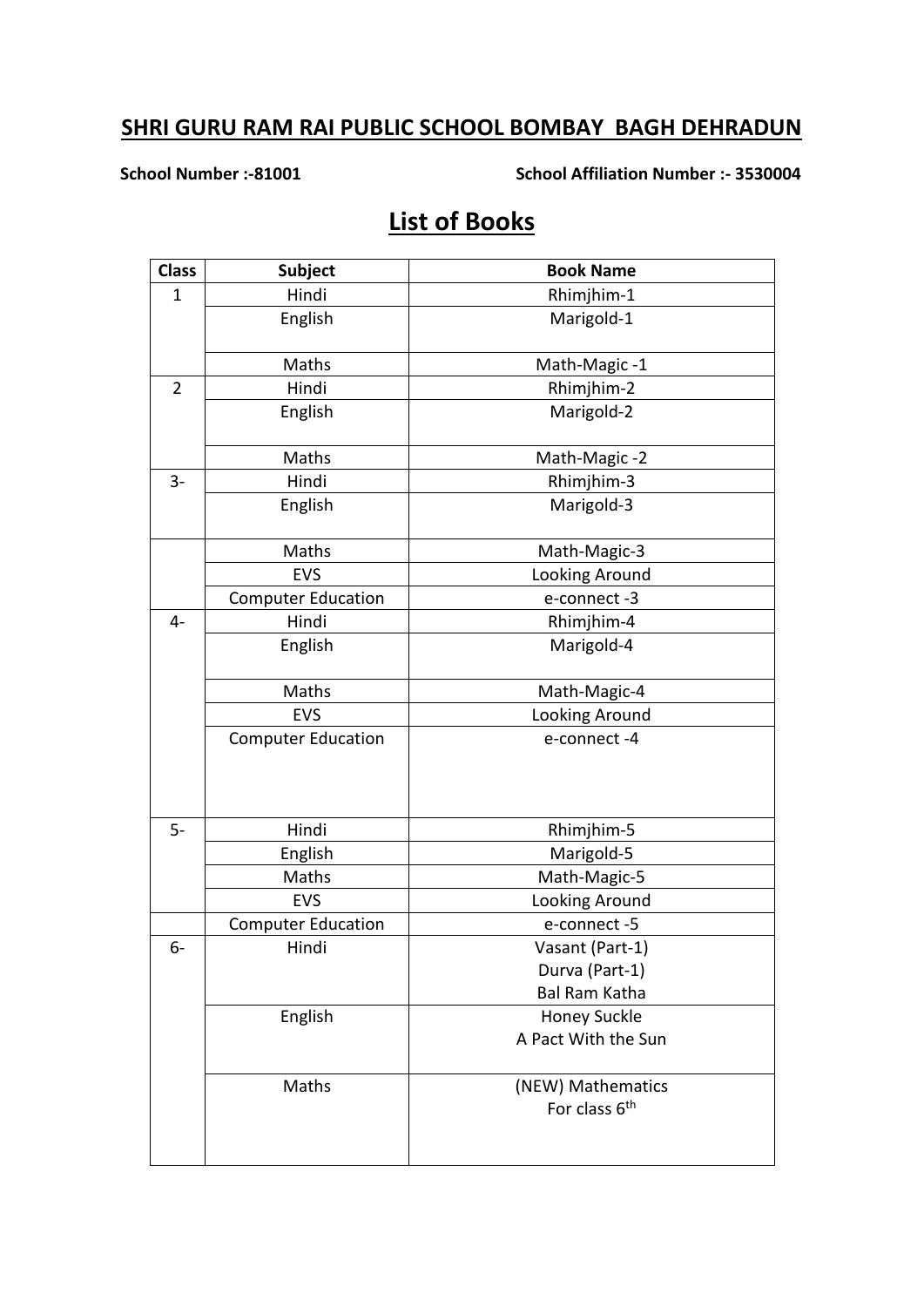### **School Number :-81001 School Affiliation Number :- 3530004**

| <b>Class</b>   | <b>Subject</b> | <b>Book Name</b>                           |
|----------------|----------------|--------------------------------------------|
| 6              | Science        | (NEW) SCIENCE Part-1                       |
|                |                | The Earth : Our Habitat (Geography) Part-1 |
|                | Social         | Our Pasts-I(History) Part-1                |
|                | Science        | Social And Political Life (Civics) Part-1  |
|                |                |                                            |
|                | Sanskrit       | Ruchira Part-1                             |
|                | Computer       | Computer World -6                          |
|                | Education      |                                            |
| $\overline{7}$ | Hindi          | Vasant (Part-2)                            |
|                |                | Durva (Part-2)                             |
|                |                | <b>Bal Mahabharat</b>                      |
|                | English        | Alien hand Supplementary Reader            |
|                |                | Honey Comb                                 |
|                |                |                                            |
|                | Maths          | (NEW) Mathematics                          |
|                |                | For class 7 <sup>th</sup>                  |
|                |                |                                            |
|                | Science        | (NEW) SCIENCE Part-2                       |
|                | Social         | Our Environment(Geography) Part-2          |
|                | Science        | Our Pasts-I(History) Part-2                |
|                |                | Social And Political Life (Civics) Part-2  |
|                | Sanskrit       | Ruchira Part-2                             |
|                | Computer       | Computer World -7                          |
|                | Education      |                                            |
| $8-$           | Hindi          | Vasant(Part-3)                             |
|                |                | Durva (Part-3)                             |
|                |                | Bharat ki Khoj                             |
|                | English        | Honey Dew                                  |
|                |                | It so happened                             |
|                | Maths          | (NEW) Mathematics                          |
|                |                | For class 8 <sup>th</sup>                  |
|                | Science        | (NEW) SCIENCE Part-3                       |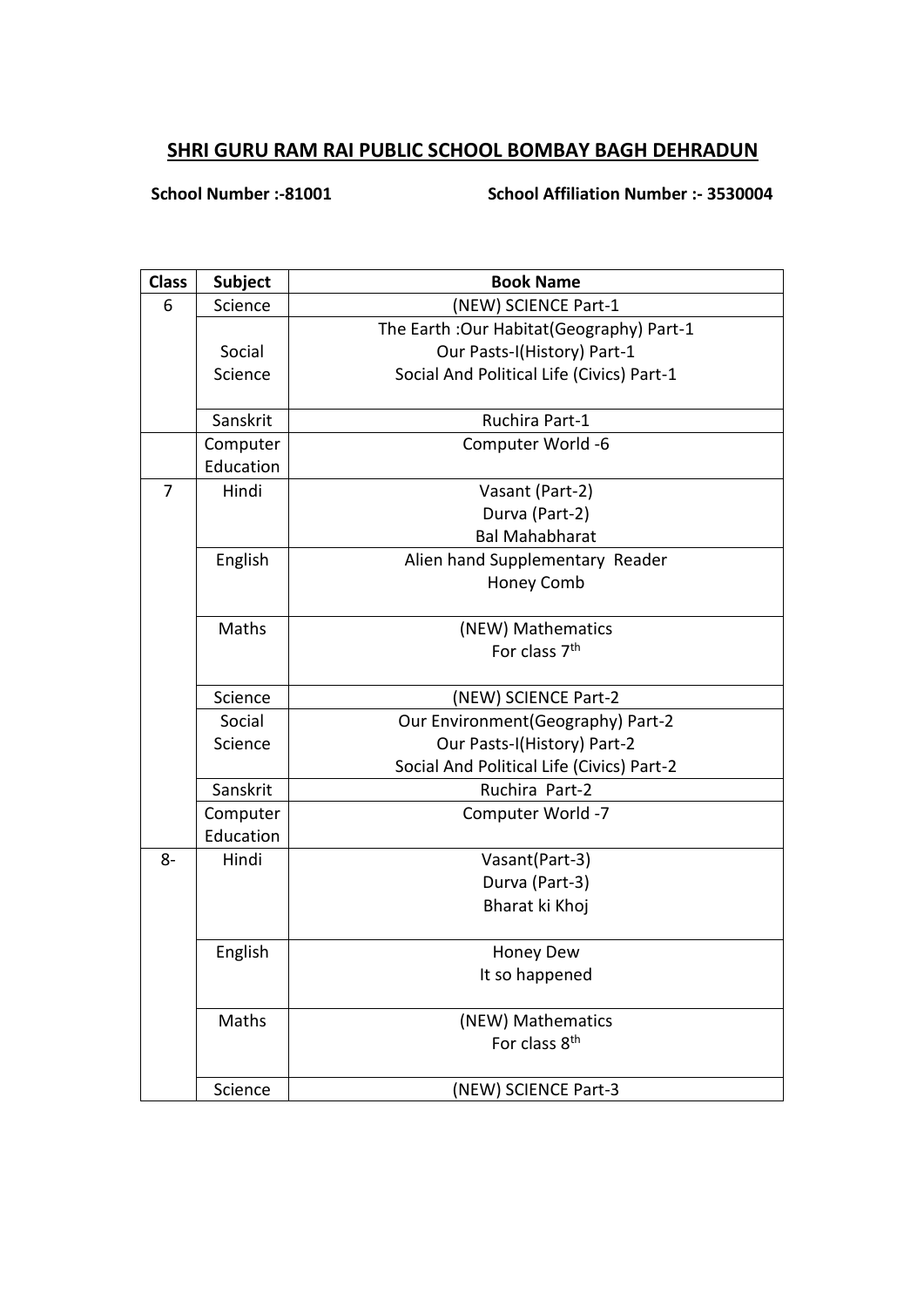**School Number :-81001 School Affiliation Number :- 3530004**

| <b>Class</b> | Subject                       | <b>Book Name</b>                            |
|--------------|-------------------------------|---------------------------------------------|
|              | Social Science                | Resource and Development (Geography) Part-3 |
|              |                               | Our Pasts-I(History) Part-3                 |
|              |                               | Social And Political Life( Civics) Part-3   |
|              | Sanskrit                      | Ruchira Part-3                              |
|              | <b>Computer Education</b>     | Computer World-8                            |
|              | Maths                         | All NCERT BOOKS                             |
| 9            | Science                       |                                             |
|              | Social Science                |                                             |
|              |                               |                                             |
|              | <b>Information Technology</b> | <b>Information Technology</b>               |
|              |                               | By Reeta Sahoo                              |
|              |                               | Gagan Sahoo                                 |
|              | Hindi                         | Shitiz Part-1                               |
|              |                               | Kritika Part-1                              |
|              | English                       | <b>Beehive Moments</b>                      |
|              |                               |                                             |
|              |                               |                                             |
| 10           | Maths                         | All NCERT BOOKS                             |
|              | Science                       |                                             |
|              | Social Science                |                                             |
|              |                               |                                             |
|              | <b>Information Technology</b> | <b>Information Technology</b>               |
|              |                               | By Reeta Sahoo                              |
|              |                               | Gagan Sahoo                                 |
|              | Hindi                         | <b>Shitiz Part-2</b>                        |
|              |                               | Kritika Part-2                              |
|              | English                       | <b>First Flight</b>                         |
|              |                               | Foot Print without feet                     |